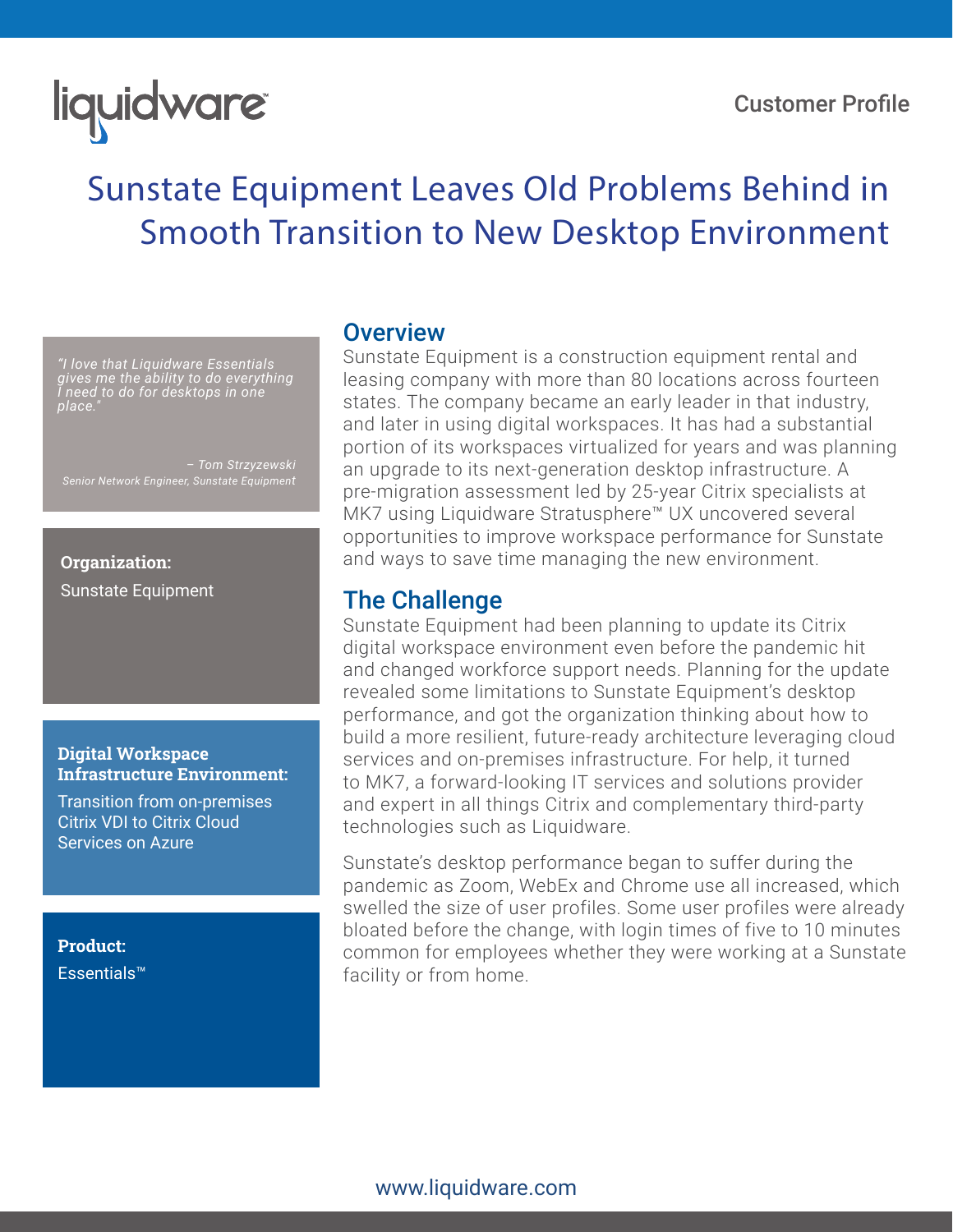"The slowness of Citrix session loading was a dramatic problem for us," says John Corey, Sunstate Equipment's Director of IT. "A running joke in the company used to start 'List all the things you can do while waiting to log into your Citrix client…' and people would keep adding to the list."

Sunstate had 13 different base desktop images to serve different departmental needs, but profile bloat and slow logins were problems across all of them. Sunstate had a difficult time finding out what caused slow logins and other problems because the native tools it used to manage the environment did not provide enough visibility or detail.

"When our users reported they were having problems we often couldn't pinpoint what was causing them. So, we would typically clear out the existing user profile and have the person start over with a fresh one," says Tom Strzyzewski, Senior Network Engineer at Sunstate Equipment.

Sunstate's goals for the new environment included average login times of 30 seconds or less, better overall desktop performance, and more ability to diagnose and correct desktop issues. To do that, it needed a way to capture and baseline current performance data to help specify and build the new environment. It also needed better visibility into desktop performance to help maintain ongoing optimization of the VDI environment. Corey began to develop strategy and options and sought advice from MK7.

MK7 recommended that Sunstate consider the Liquidware Essentials Suite™, which consists of Stratusphere UX, ProfileUnity™ and FlexApp™. The Stratusphere UX user environment management solution captured the benchmark data, identified resource conflicts and other problem

areas, and provided additional insights that Sunstate used to plan the optimal future environment. ProfileUnity was instrumental in reducing login times and optimizing profile management across on-premises and cloud-based services such as Office 365 and Microsoft Azure. FlexApp was implemented as a new application delivery method that could dramatically reduce the number of VDI images that Sunstate would need in the new environment.

With the input and metrics it received, Sunstate eventually decided to migrate its workspaces to Citrix Cloud Services running in a hybrid-cloud environment utilizing refreshed on-premises infrastructure and Azure, including moving employees to Microsoft Office 365. This Citrix Cloud environment is also a key enabler of Sunstate's disaster recovery plan into the cloud. MK7 and Liquidware helped at every step.

# The Solution

A live proof of concept was performed featuring actual Sunstate operations running in Citrix Cloud Services with Stratusphere UX to monitor performance. "Using Stratusphere UX in the proof of concept was great. It provided the toolset that gave us the ability to see and choose what we should focus on when setting up the new environment," said Strzyzewski.

The performance monitoring data Stratusphere UX collected showed the new workspaces performed as well or better than expected  $-$  except that slow logins would carry over from the old environment to the new. That wouldn't be acceptable for an upgrade and showed just how persistent the login problem was. With Stratusphere UX, Sunstate finally had the tool it needed to solve the problem.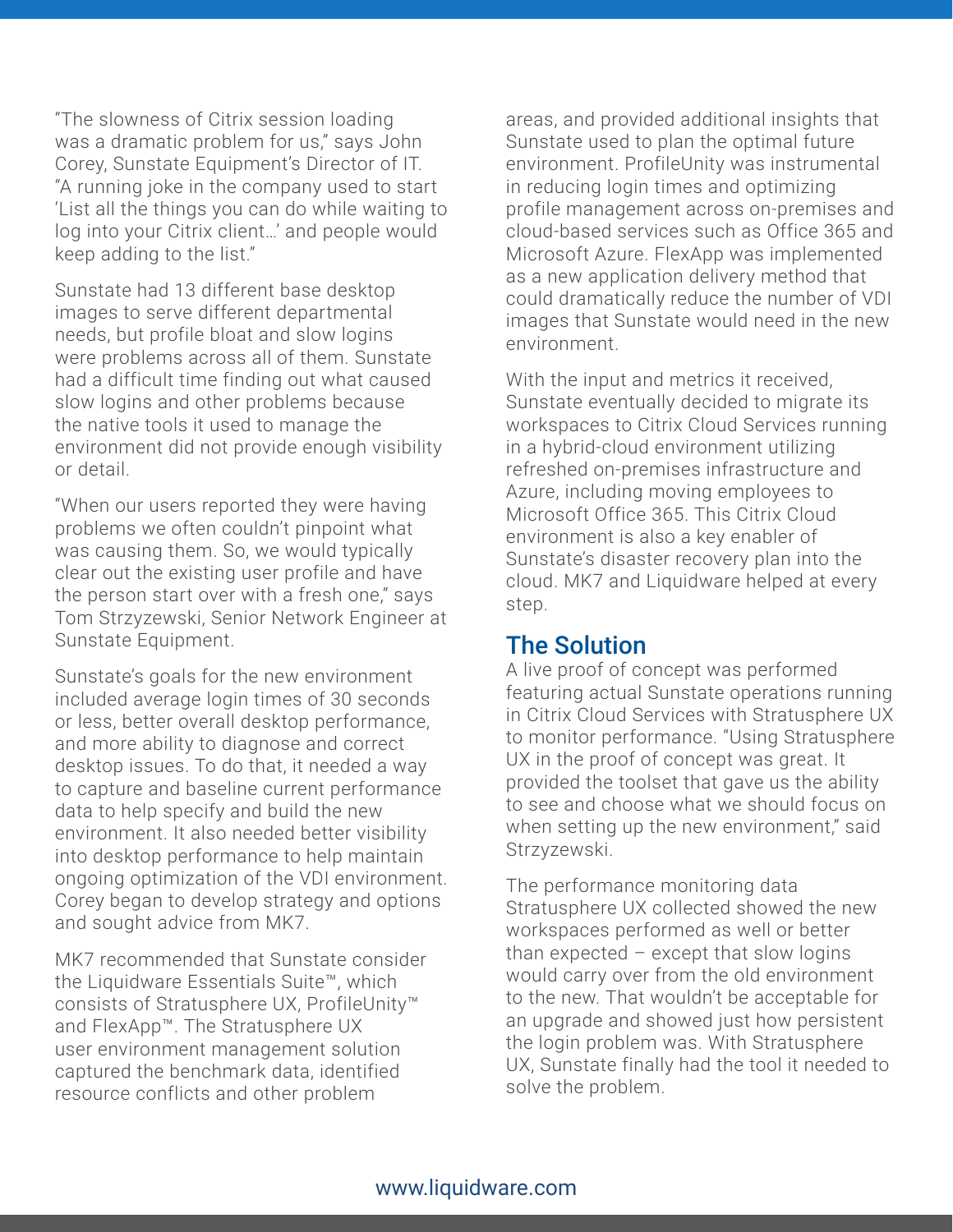Stratusphere UX not only alerts administrators to slow logins but looks into the process and desktop image to show what is causing them. Administrators get quick visibility into what is on the desktop and what's causing conflicts, and can simply click to drill down to get more metrics.

"The analytics in Stratusphere UX are second to none, especially on load time," says Strzyzewski. "If users complain that their profiles are dragging, one of the great things about the Stratusphere UX monitoring solution is that we can isolate that desktop and see exactly where the bottleneck is occurring."

The insight gained led Sunstate to rethink its approach to desktop images.

"We have a lot of departments in our company, and each department has its own needs for applications. Before, we had a lot of desktop images because we would build an image for each department," says Strzyzewski.

That approach worked fairly well for users but built in a lot of maintenance effort. Updates, patches and other routine maintenance had to be repeated for more than a dozen different desktop images.

During the POC, Strzyzewski began familiarizing himself with ProfileUnity and FlexApp, which along with Stratusphere UX form the Liquidware Essentials Bundle. FlexApp is used to layer applications and stream them to users on demand, so applications can be kept out of the base image. ProfileUnity is a profile management solution that separates the individual user profile from the image and loads it instantly on login. Combined, FlexApp and ProfileUnity enable extremely fast logins, even for highly personalized desktops.

"We used to just bake everything into the desktop image so users could always access the applications they needed," says Strzyzewski. "FlexApp makes it really easy to create user groups for departments and stream them to the desktop when users need them. With application layering, we only need two images to serve all our employees, one for desktops with the NVIDIA GRID graphics processors, and one for those without."

Reducing the roster of desktop images will also reduce routine maintenance time, especially for keeping profiles clean and managing browser settings and plugins. "Managing Chrome on desktops is especially hard because there are always a lot of changes," says Strzyzewski. "It's very time consuming for somebody to consistently manage the changes and to manage the profiles. We don't have a lot of time to do that. With ProfileUnity it's very easy, because a lot of the management functions and protections against profile bloat are built right in."

For example, ProfileUnity offers an automated profile cleanup feature, provides Office 365 caching and indexing, enforces application rights management and gives administrators lockdown options.

# The Results

If developing a new digital workspace environment was judged solely by the main goal – reducing login delays – the project would be considered a resounding success. Users now wait about 25 seconds or less to log in – which is under the 30-second threshold that was set for the new environment, and a far cry from the five to 10-minute logins that used to be common. Fast logins benefit every user every day.